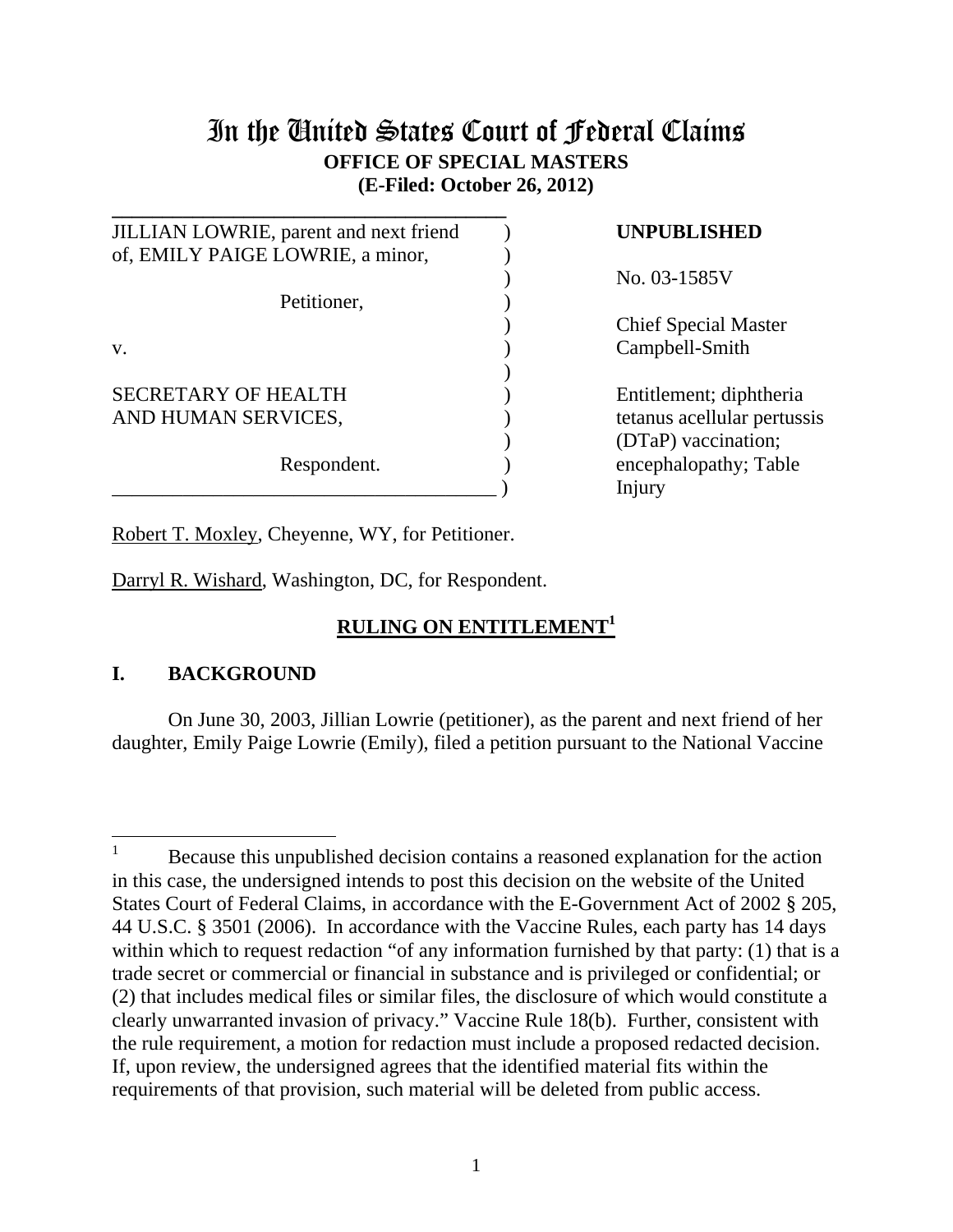Injury Compensation Program<sup>2</sup> (Vaccine Program). 42 U.S.C. §§ 300aa-10 to -34 (2006). Petitioner alleges that the diphtheria, tetanus, and acellular pertussis (DTaP) vaccination administered to Emily on July 6, 2000, caused her to suffer an encephalopathy as defined by the Vaccine Injury Table (Table), 42 C.F.R. § 100.3(a)(2).<sup>3</sup>

 Two fact hearings were conducted prior to the reassignment of this case to the undersigned. After reassignment, petitioner's counsel filed four motions for summary judgment. The original motion for summary judgment and supporting materials were filed on March 9, 2007, and denied on August 31, 2007. A renewed motion for summary judgment and in the alternative, for judgment on the record, was filed on October 31, 2008; petitioner's second renewed motion for summary judgment was filed on March 24, 2009; and petitioner's fourth (and third renewed) motion for summary judgment was filed on October 6, 2010. Except where indicated in this order, the undersigned refers to the various summary judgment motions collectively.

By status report filed on November 3, 2010, respondent's counsel declined to present any additional evidence on entitlement. Status Report, Nov. 3, 2010.

During a subsequently conducted status conference, the undersigned observed that a review of the record and factual findings permitted certain inferences that, together with the opinion of causation provided by petitioner's expert, Dr. Wheless, would support a finding in petitioner's favor.

By order of June 7, 2011, the undersigned provided the parties with a detailed overview of the fact and opinion evidence in the record that would support a finding in petitioner's favor. Nonetheless, as the undersigned did not have the opportunity to hear the testimony of the fact witnesses, and as expert evidence was limited to written reports, $4\overline{4}$ the parties were encouraged to informally resolve the matter. The parties then pursued mediation efforts.

 $\overline{a}$ 

4 An expert hearing to be held in May 2009 in Washington, DC was cancelled at petitioner's request. See June 7, 2011 Order at 10-11.

<sup>2</sup> National Vaccine Injury Compensation Program is set forth in Part 2 of the National Childhood Vaccine Injury Act of 1986, Pub. L. No. 99-660, 100 Stat. 3758, codified as amended, 42 U.S.C. §§ 300aa-10 to -34 (2006) (Vaccine Act). All citations in this decision to individual sections of the Vaccine Act are to 42 U.S.C. § 300aa.

<sup>3</sup> The DTaP vaccine is "a combination of diphtheria toxoid, tetanus toxoid, and pertussis vaccine; administered intramuscularly for simultaneous immunization against diphtheria, tetanus, and pertussis." Dorland's Illustrated Medical Dictionary 2043 (31st ed. 2007).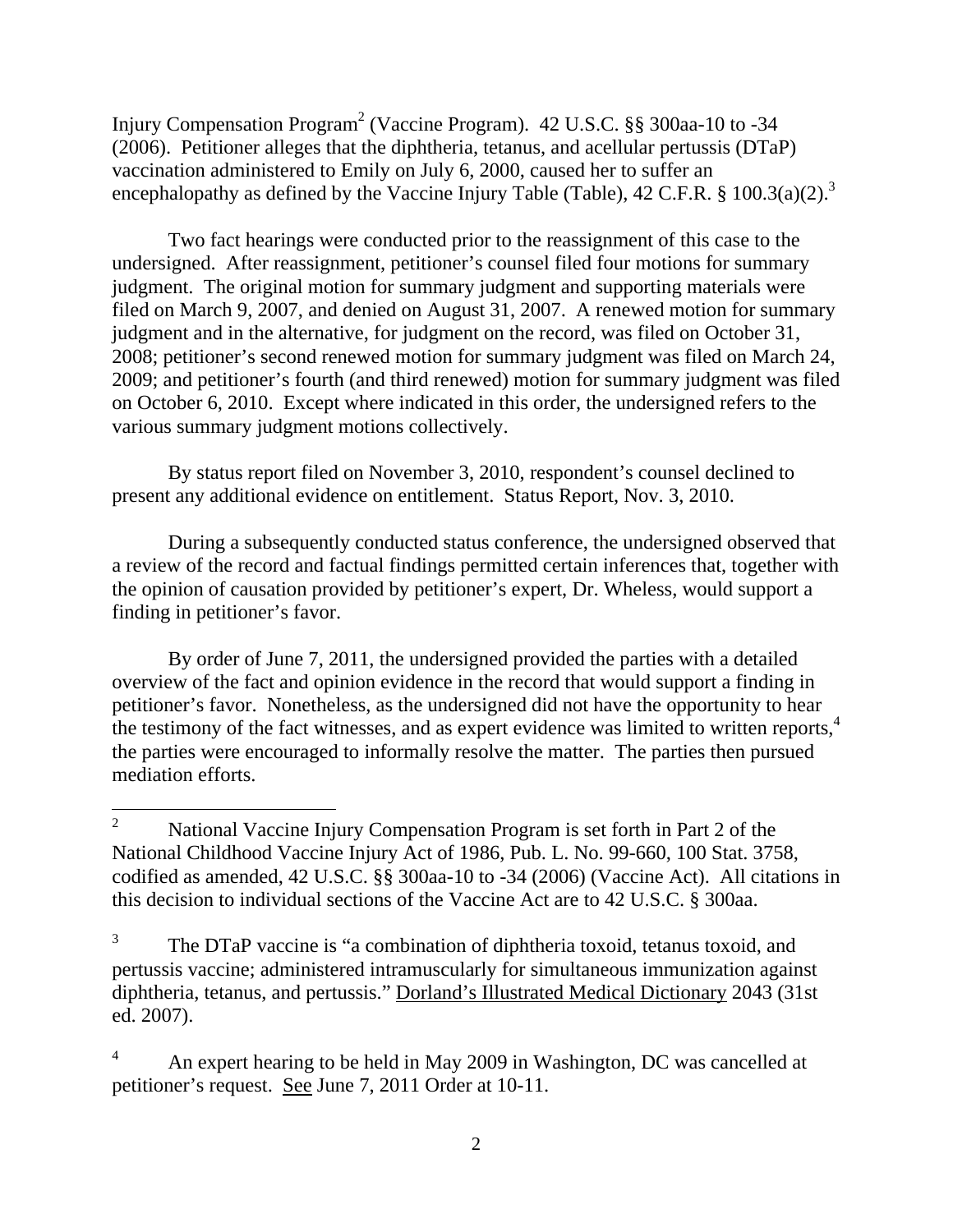By request of the parties, the undersigned conducted another telephonic status conference on September 5, 2012. At that time, respondent's counsel represented that, in the view of the parties, the filing of an amended Rule 4 report, accompanied by a motion for ruling on the record, would be the most expedient method of resolving this matter. The parties indicated that because they were so close to a damages determination, a ruling on the record would permit a proffer on damages soon after issuance of a decision.

 On September 6, 2012, respondent filed Respondent's Amended Vaccine Rule 4 Report and Motion for a Ruling on the Record (R's Amended Report). Respondent reports that medical personnel at the Department of Health and Human Services, Division of Vaccine Compensation ("DVIC"), have further reviewed this case, including the petition, the record, court filings and orders, the hearing transcripts, and the expert reports. R's Amended Report at 6. While maintaining the position that petitioner has failed to present preponderant evidence supporting her allegations or to establish a logical cause and effect relationship between the DTaP vaccine and Emily's encephalopathy, the Secretary has determined that no further resources will be expended to defend the case.<sup>5</sup> Id.

 Based on the record as a whole, as detailed below, petitioner is entitled to compensation under the Vaccine Program.

### **II. THE RECORD**

 $\overline{a}$ 

### A. Two Fact Hearings Were Held in 2005

On May 24, 2005, three members of the Lowrie family, Emily's mother (Jillian Lowrie), her grandmother (Myra Lowrie), and her grandfather (John Lowrie), testified before the previously assigned special master. Also testifying were two close friends of Emily's mother, namely Dara Ann Daniel and Stephanie Marie Yarbrough.

Three months later, on August 31, 2005, the then-assigned special master conducted a second hearing to take the testimony of Emily's pediatrician, Jean W. Bryant, M.D. Id.

<sup>5</sup> Respondent stated in the Amended Report that the facts of this case are particularly unique, and will strongly object to any future attempt to interpret respondent's decision not to defend this matter as an acquiescence to any aspect of vaccine causation regarding any particular injury or fact pattern in another case. R's Amended Report at 6 n.4.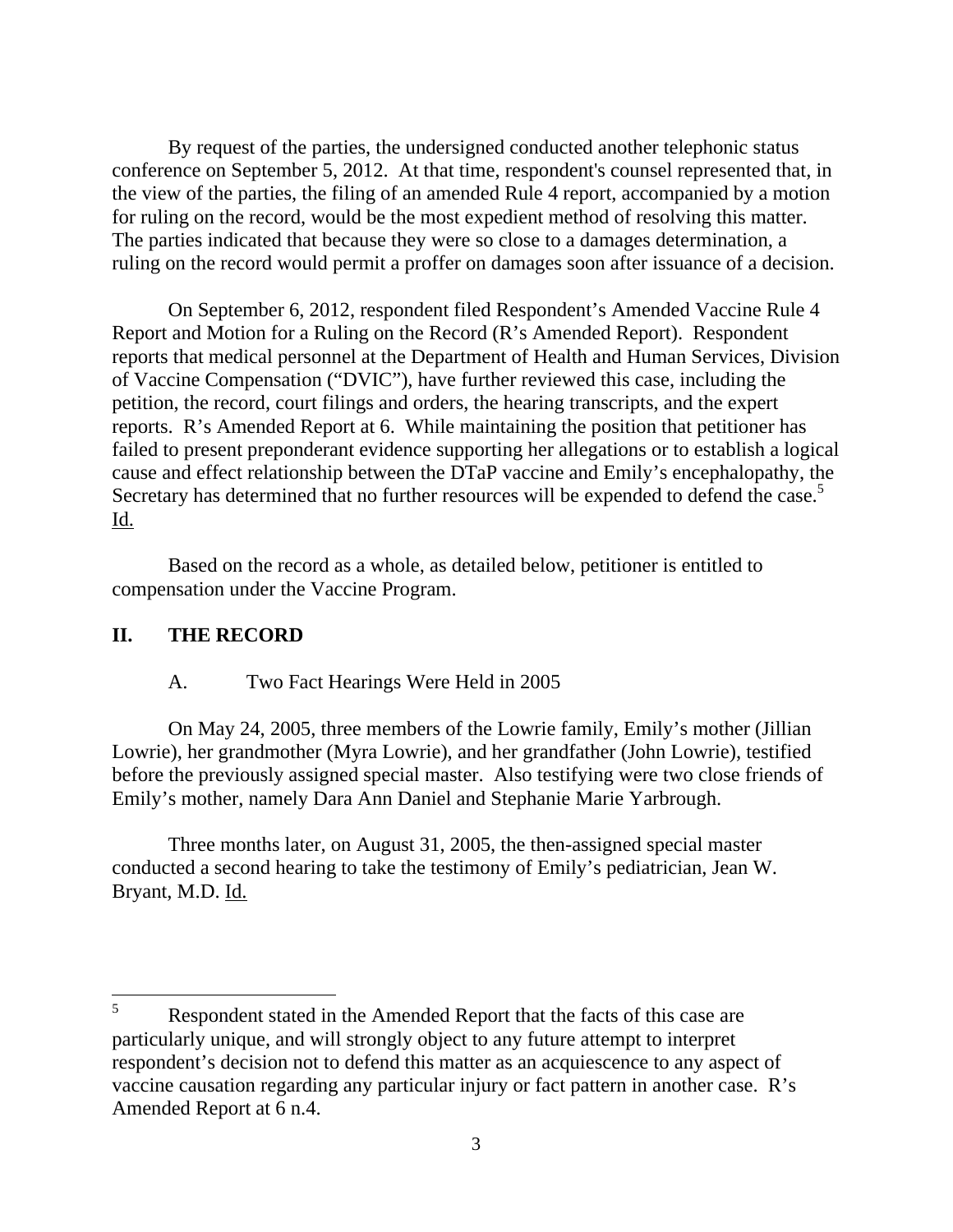## 1. The Limited Scope of the Hearings

In support of the claimed Table injury, petitioner asserted that Emily showed certain symptoms of an injury that her medical records did not document. See Ruling Regarding Onset of Symptoms and Findings of Fact (Fact Ruling), Lowrie v. Sec'y of Health & Human Servs., No. 03-1585V, 2005 WL 6117475, at \*1 (Fed. Cl. Spec. Mstr. Dec. 12, 2005). Petitioner had previously filed affidavits from all five testifying witnesses describing symptoms of Emily's injury. Fact Ruling at \*5 (citing Pet. Exs. 15, 30-33).

Given the differences between the affiants' statements and Dr. Bryant's contemporaneous medical records, the special master conducted the fact hearings in order "[t]o determine whether [Emily's] medical records were vague, incomplete, or otherwise susceptible to interpretation." Id.

 The special master did not consider a number of available medical records, as they were outside the "pertinent time period," and thus did not require discussion. Fact Ruling at \*4. These included filed "medical records .…that document[ed] Emily's treatment by various physicians, hospitals, and other health care professionals relating to her neurological problems." Fact Ruling at \*4 n.17 (listing in detail a "small sampling" of Emily's records, including a record in which the special master said that "Dr. Wheless diagnosed Emily with '[e]ncephalopathy characterized by speech delay and probable global development delay that occurred in the setting of temporal association with immunizations as an acute encephalopathy.'") (citing Pet. Ex. 10 at 12).

2. The Fact Ruling

On December 12, 2005, the previously assigned special master issued a Fact Ruling, in which she found––"[a]fter reviewing the medical records, affidavits, and testimony at both hearings, … that the medical records in this case [were] clear, internally consistent, and complete." Id. Based on that finding and "the opportunity to observe the witnesses and evaluate their testimony," the special master decided that petitioner could "not supplement the written record with contradictory testimony." Id.

According to the special master, "with certain limited exceptions described [among the 22 enumerated findings of fact], petitioner's explanations for the discrepancies between the medical records and her account of the events that occurred within 72 hours after Emily received her July 6, 2000 vaccinations [were deemed] to be insufficient to materially alter the contemporaneous medical records." Fact Ruling at  $*24.$ 

Included among the Findings of Fact were the following determinations: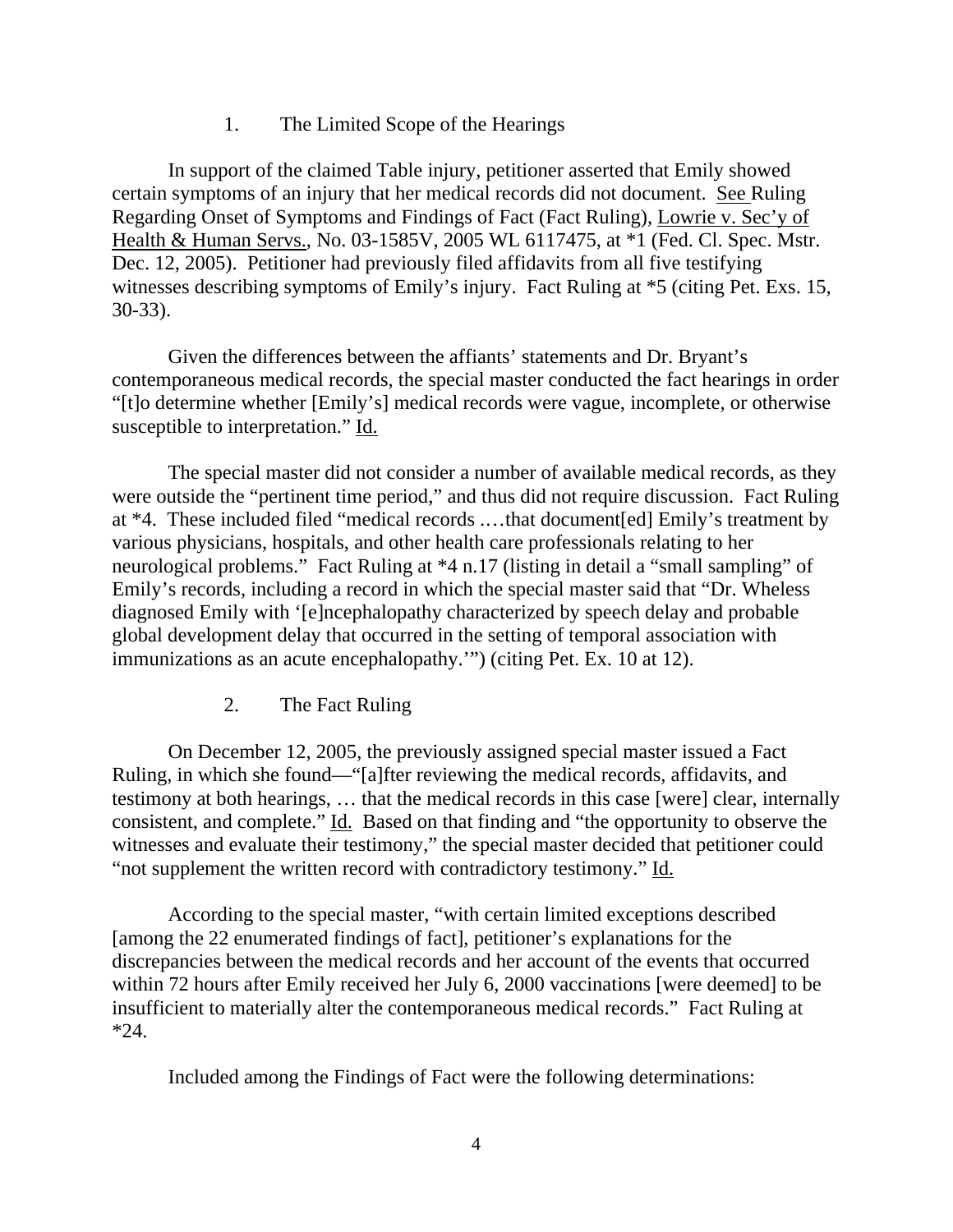Other than normal infant and young child ailments, Emily's development was essentially normal prior to her 15-month vaccinations.

Finding of Fact No. 2.

On July 18, 2000, [Emily's grandmother and mother] took Emily to see Dr. Bryant. They described Emily's symptoms subsequent to the July 6, 2000 vaccinations as inconsistent and [marked by] decreased response, irritability and crankiness, inconsolability, fever, decreased eye contact, blank stares, and walking and balance problems. In addition, they indicated that after Emily's four-month vaccinations, she experienced a limp.

Finding of Fact No. 14.

At the July 18, 2000 meeting, Dr. Bryant noted that Emily should not receive any further pertussis vaccines.

3. Request for Reconsideration of the December 12, 2005 Ruling

On June 1, 2006, petitioner filed a Motion for Reconsideration, and in the Alternative, for Certification to the Federal Circuit (Petr's Mot.). By a ruling issued on November 29, 2006 (November 29, 2006 Reconsideration Ruling), the undersigned denied petitioner's request for reconsideration of the December 12, 2005 Ruling. The undersigned found that contrary to petitioner's assertions, the applied legal standard was proper. Lowrie v. Sec'y of Health & Human Servs., No. 03–1585V, 2006 WL 3734216 at \*16 (Fed. Cl. Spec. Mstr. Nov. 29, 2006).

The undersigned also declined to reconsider the factual findings set forth in the December 12, 2005 Ruling without first rehearing the testimony of the fact witnesses. Id. Deciding not to present Emily's family for another fact hearing, petitioner's counsel elected instead to seek a decision on the existing record.

B. Emily's Medical Records

On Thursday, July 6, 2000, Emily received her fourth DTaP and Hib vaccinations as well as her second MMR and Prevnar vaccinations. P's Ex. 3 at 1; P's Ex. 4 at 1. The DTaP vaccine was administered in her left anterior thigh. P's Ex. 3 at 1. See also Finding of Fact No. 4.

Dr. Bryant's records indicate that Emily suffered from a fever that lasted several days, beginning the day she received her vaccines, and spiking to 104 degrees (rectal reading). P's Ex. 3 at 19. On Sunday, July 9, 2000, at 9:13 a.m., Emily's mother called the on-call pediatrician to advise, according to the pediatric phone records, that Emily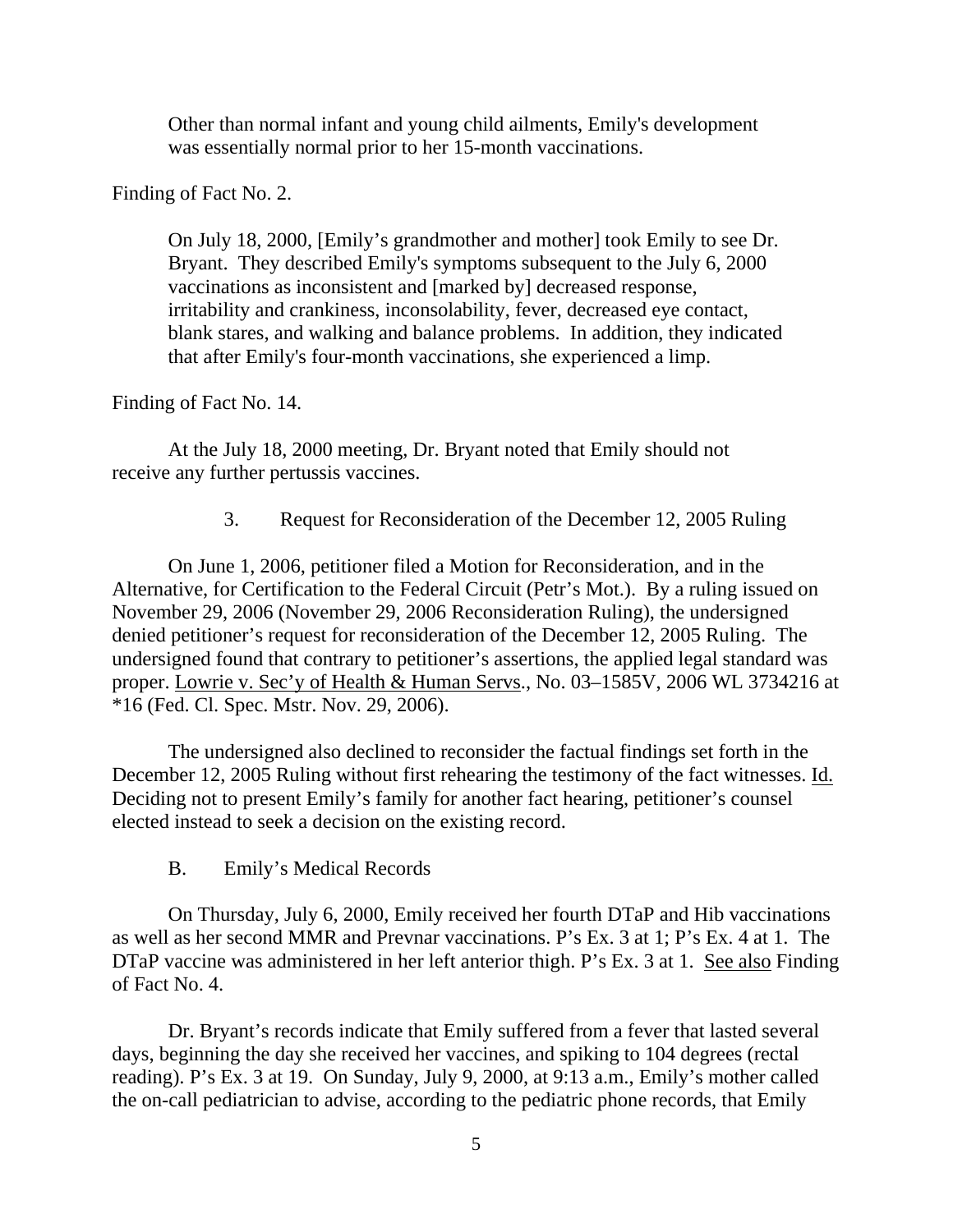had received vaccines the preceding Thursday, had developed "a temperature of 101 degrees," and exhibited "bug bites on [her] legs." P's Ex. 3 at 19. Emily's mother reported "no drainage" from Emily's ear tubes, presumably evidence that Emily's ears were not infected. <u>Id.</u>; <u>see also</u> Finding of Fact No. 11.

On Monday, July 10, 2000, at 8:40 a.m., Emily's mother again called the pediatrician. The phone records reflect that Emily's appetite had been poor since Saturday, and that since Sunday, she had been drinking poorly. Id. Expressed in Dr. Bryant's notes was some "doubt" concerning the "longevity" of Emily's fever after her vaccination. Id. But Dr. Bryant advised Emily's mother to bring Emily into the office if her fever persisted another day. See id. Ignoring the counsel to wait another day, Emily's mother arrived at Dr. Bryant's office later that same day presenting Emily for examination. Id. Dr. Bryant's records from that visit indicate that Emily was "crying but consolable by mom." Id.; see also Finding of Fact Nos. 12 & 13.

Nearly one week later, on July 18, 2000, Emily's mother and grandmother had a consultation with Dr. Bryant to address their ongoing concerns for Emily following her immunizations. See id. at 20. Dr. Bryant's notes reflect reports from Emily's family that after her vaccines, Emily exhibited an "inconsistent response," was "irritable," was "unable to console," and had a "fever." P's Ex. 3 at 20. Emily was reported to have suffered from a 101 degree fever for three days and a 105 degree fever for three days. Id. Emily was reported to have also demonstrated a decreased response to her environment, decreased eye contact, and blank stares. Id. Her balance and walking were "bad since [her] imm[unizations]." Id. Dr. Bryant noted "no further pertussis," id., and the billing records from that July 18, 2000 office visit provide additional support for a finding that Dr. Bryant had considered whether Emily suffered an adverse reaction to the pertussis vaccine. P's Ex. 3 at 72. See also Finding of Fact Nos. 14 & 19.

On April 7, 2003, Dr. James Wheless, a pediatric neurologist at the University of Texas Health Science Center at Houston, evaluated Emily for treatment recommendations regarding her neurologic disorder. P's Ex. 10 at 10; P's Ex. 16 at 1. Dr. Wheless diagnosed Emily with "encephalopathy characterized by speech delay and probable global development delay that occurred in the setting of temporal association with immunizations as an acute encephalopathy" and "paroxysmal episodes" (on seizurelike event). P's Ex. 10 at 12. Dr. Wheless recommended withholding any future immunizations from Emily. P's Ex. 10 at 13.

#### C. Petitioner's Expert Reports

On March 17, 2007, petitioner filed an expert report from Dr. Wheless. Dr. Wheless asserted that Emily's irritability and decreased eye contact after her receipt of the DTaP vaccine was evidence that an acute encephalopathy had occurred. Id. at 3. Dr. Wheless further asserted that Emily's initial acute encephalopathy "progressed to a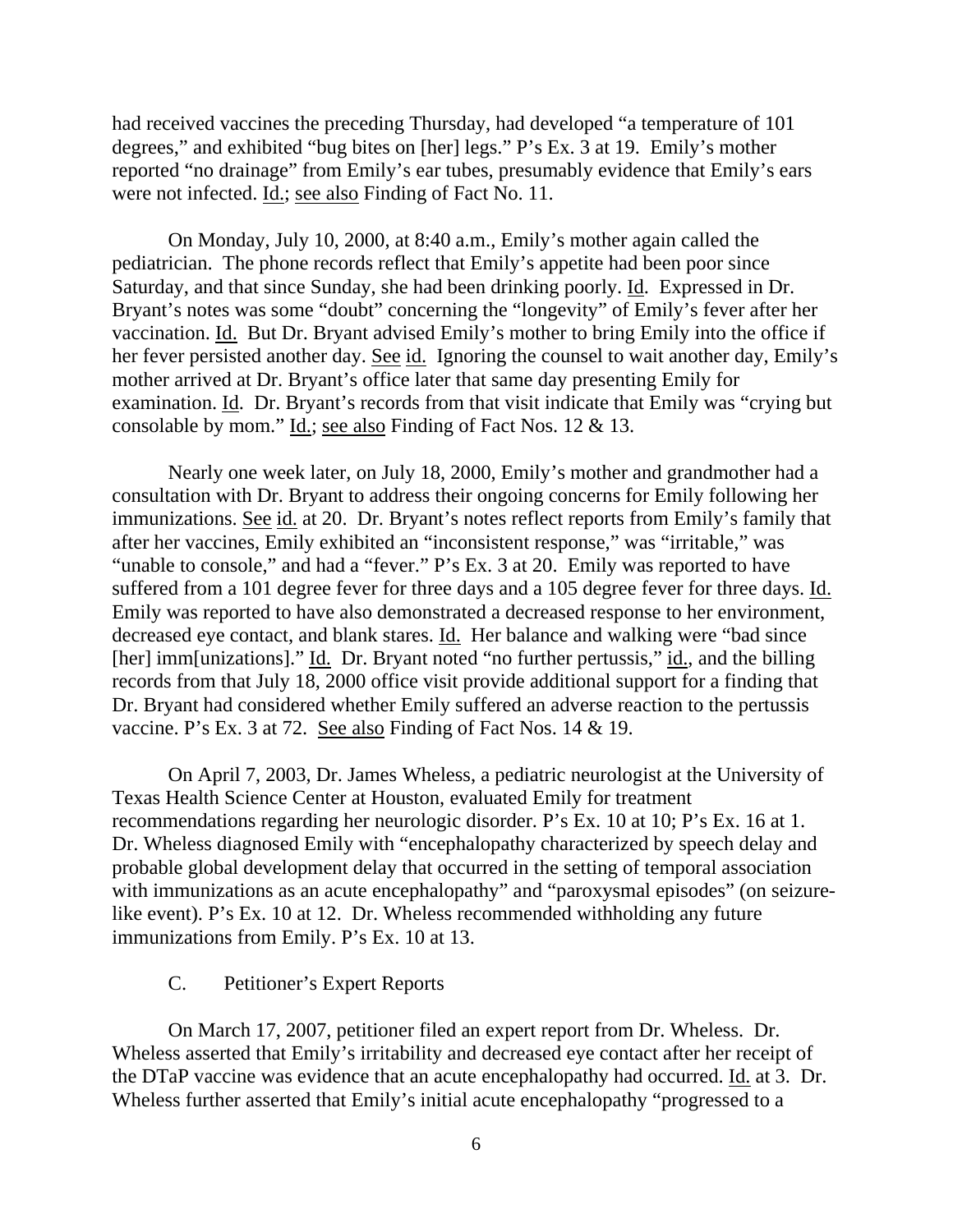chronic encephalopathy that was characterized by dysfunction in her cognitive and social skills and also by [a] seizure disorder." Id. Dr. Wheless opined that Emily's chronic encephalopathy resulted from her pertussis vaccination. Id. at 4.

On March 2, 2009, petitioner filed a supplemental declaration from Dr. Bryant, who was Emily's treating pediatrician at the time the vaccines were administered on July 6, 2000. See P's Ex. 57. Dr. Bryant stated that Emily was developing normally at her 12 month well baby check on March 29, 2000, and that she had met "all her growth and developmental milestones." Id. at 2. Dr. Bryant also observed that the family was "sufficiently worried and alarmed" by Emily's symptoms following the administration of the vaccines in question, that they scheduled an appointment to discuss. Id. at 3. Dr. Bryant opined that Emily's documented gait problems, and inconsistent response as well as Dr. Bryant's own medical recommendation against any further pertussis vaccines, were supportive of a finding that the onset of Emily's encephalopathy occurred in the days following her July 6, 2000 vaccinations. See id.

By filing dated March 12, 2009, petitioner's counsel provided Emily's medical records from a January 27, 2009 evaluation by Ian Butler, M.D., a pediatric neurologist. Dr. Butler's assessment was that Emily's previous medical history was "strongly suggestive of a vaccine-induced encephalopathy with seizures" and there was "no clinical evidence that Emily has a progressive disorder of the central nervous system that would negate consideration of a diagnosis of vaccine-related encephalopathy." P's Ex. 58 at 1-2.

D. Respondent's Expert Reports and Petitioner's Correlative Responses.

1. Dr. Kohrman's Report

On May 19, 2008, respondent filed an expert report and curriculum vitae from Michael H. Kohrman, M.D., a pediatric neurologist. Dr. Kohrman challenged petitioner's theory of causation asserting that absent the "temporal association [between the vaccine and] the onset of the alleged encephalopathy, no evidence of causation in fact" existed in this case. R's Ex. A at 5. Dr. Kohrman posited that Emily's "receptive and expressive language delay resulted from "her chronic and persistent ear infections, the most common cause of speech and language delays in children." R's Ex. A at 6. In support of his position, Dr. Kohrman referenced the 1987 edition of Nelson's Textbook of Pediatrics. The 1987 edition of Nelson's states, in relevant part: "[C]hronic otitis media can cause mild to moderate hearing loss, speech problems, language retardation, learning dysfunction, and inattention." See R's Ex. A at 6 (citing Nelson's Textbook of Pediatrics 95-101 (1987)).

In Dr. Kohrman's view, Emily exhibited symptoms of at least two distinct disorders having separate etiologies. First, he concurred with Dr. Wheless that Emily had suffered an encephalopathy, id., but he disputed any connection between Emily's brain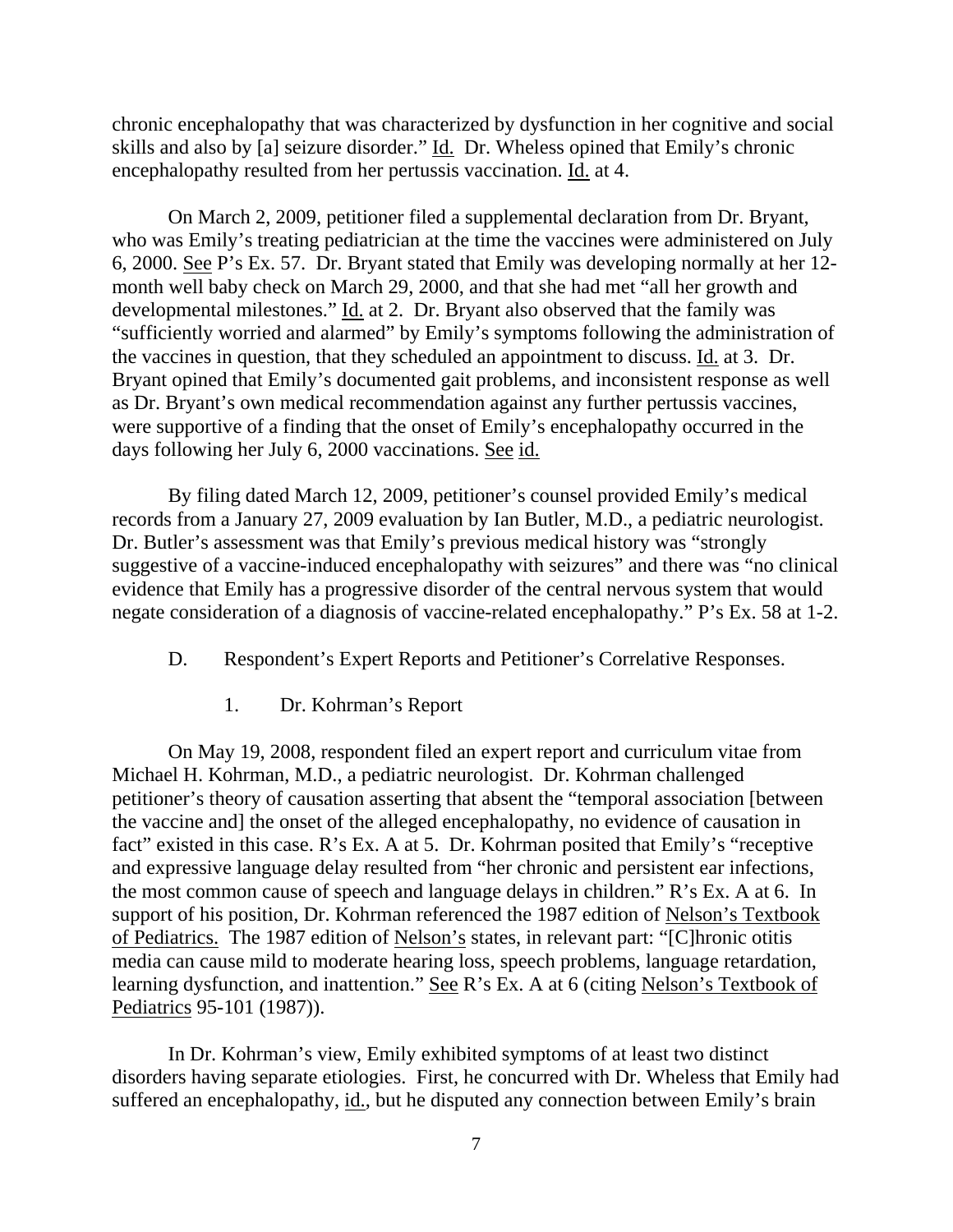injury and the vaccines she received. Second, he asserted that Emily developed a speech and language disorder as a result of her frequent bouts of otitis media. R's Ex. A at 5.

a. Dr. Wheless's Response

 On September 11, 2008, petitioner filed additional exhibits, including an affidavit from Dr. Wheless that were responsive to Dr. Kohrman's expert report. Dr. Wheless averred that "all of Emily's problems [were] the expression of her static encephalopathy, which manifested within a day of her vaccinations." P's Ex. 46 at 2. Dr. Wheless added that Emily's seizures were "clearly a feature, [and] an additional manifestation, of her acquired brain injury, and the speech and language problems are likewise associated with the encephalopathy." P's Ex. 46 at 2.

 Dr. Wheless strongly disagreed with Dr. Kohrman's opinion that Emily's speech and language problems resulted from the ear infections she had during infancy and as a toddler. Asserting that "the sine qua non of any deficit in speech development or language skills as the result of an ear infection is the temporary or permanent loss of hearing," Dr. Wheless pointed out that the records in this case affirmatively demonstrate that Emily has suffered no permanent hearing loss. Id. Nor is there evidence of any temporary loss of hearing. P's Ex. 46 at 2-3. To the contrary, Emily's medical records indicate that her hearing was normal. P's Ex. 46 at 3 (citing P's Ex. 5 at 28).

 Dr. Wheless also questioned Dr. Kohrman's reliance on the 1987 edition of Nelson's because the more recent 2007 edition of the same text shows that medical understanding about ear infections has evolved over the intervening twenty year period. Contrary to Dr. Kohrman's position, the more current understanding is that neither "frequent ear infections… [nor] serious otitis media in early childhood result[s] in language disorder[s]." Id.

Dr. Wheless found factual support for Emily's encephalopathy claim in the pediatric record dated July 18, 2000. Id. In particular, Dr. Wheless referenced the litany of symptoms reported to Dr. Bryant on the date of the conference between Emily's mother and grandmother and Dr. Bryant. At that time, Emily's mother and grandmother reported that in the days immediately following Emily's vaccination, she experienced decreased response to environment, decreased eye contact, blank stares, crankiness, and a measure of inconsolability— symptoms Dr. Wheless described as consistent with the onset of an encephalopathy. See P's Ex. 46 at 3 (citing P's ex. 3 at 20).

 Based on these reported symptoms, Dr. Wheless challenged Dr. Kohrman's assertion that the medical records showed "no evidence of an acute immunization-related encephalopathy." P's Ex. 46 at 5 (emphasis added). Dr. Wheless explained that the "blank stares recorded on July 18, 2000, [we]re consistent with seizures." Id. Dr. Wheless further explained that Emily's problems with walking and balance also recorded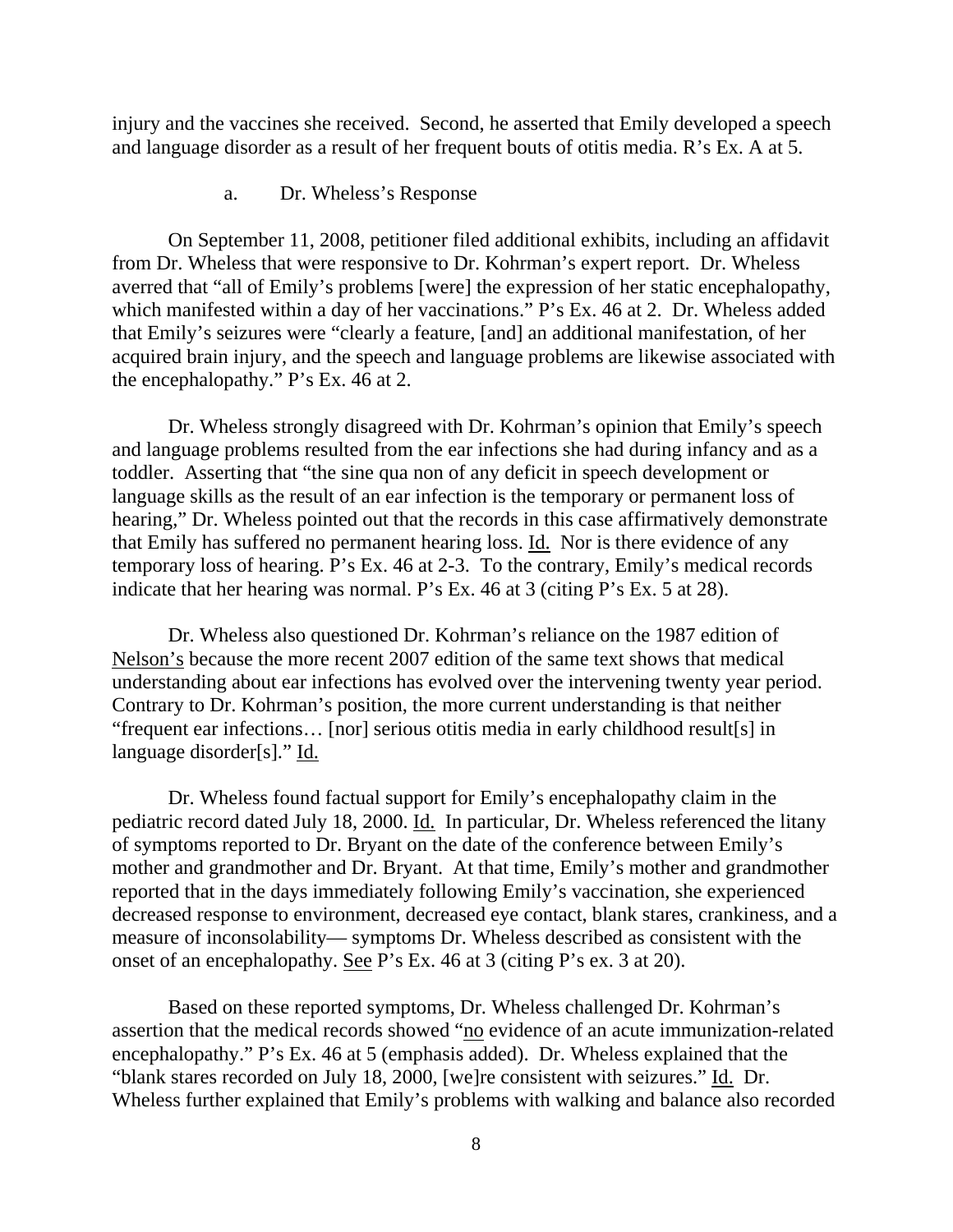at the time of the July 18, 2000 consultation (and noted in the billing records, P's Ex. 3 at 72), were suggestive of the type of motor disturbances that accompany an adverse neurological event. P's Ex. 46 at 5.

Dr. Wheless argued that as documented in the medical records, evidence of an acute encephalopathy can be found to have occurred a few days after the July 6, 2000 administration of the vaccines. Id. Moreover, he argued, the acute encephalopathy occurred within a time frame after Emily's vaccinations that has medical significance. He contended that Emily's fever, irritability, decreased responsiveness, and motor problems were observed within the time period after immunization during which children face an increased risk for encephalopathy. Id. As evidence that Emily's own pediatrician appreciated the significance of Emily's symptoms after vaccination and the time period in which they occurred, Dr. Wheless pointed to the notation in Emily's records made during the July 18, 2000 conference between Dr. Bryant and Emily's family counseling against receipt of "further pertussis" vaccines. <u>Id.; see also</u> Finding of Fact No. 19.

Insistent that Emily's symptoms of fussiness and sluggishness were not inconsistent, Dr. Wheless urged that periods of serious irritability as well as decreased consciousness can occur in an infant suffering from an acute encephalopathy. Id. at 5.

b. An Affidavit from Emily's Treating Otolaryngologist, Dr. Shoss

To further rebut Dr. Kohrman's claims regarding the injurious impact of Emily's numerous ear infections, petitioner filed an affidavit on October 31, 2008, from Stanford M. Shoss, M.D., the otolaryngologist who began treating Emily on February 29, 2000, four months prior to her receipt of the July 6, 2000 vaccines. See P's Ex. 47.<sup>6</sup> Dr. Shoss averred that Emily's "speech and language disorder was not caused by her history of recurrent otitis media." P's Ex. 47, Attach. at 1. Dr. Shoss explained that Emily's "recurrent otitis media was aggressively treated both medically and surgically. . . . and that [n]ormal hearing sensitivity in both ears was documented on audiograms [between] September 18, 2002, and January 5, 2003. Id. Agreeing that Dr. Wheless appropriately relied on the 2007 edition of Nelson's, instead of the 1987 version cited by respondent's expert, Dr. Shoss discounted the impact of Emily's ear infections. Id. at 2.

 $\overline{a}$ 

<sup>6</sup> Attached to Dr. Shoss's affidavit was a letter, designated here for purposes of reference as Attachment. The Attachment did not contain page numbers. The citation refers to the first and second pages of the unnumbered Attachment.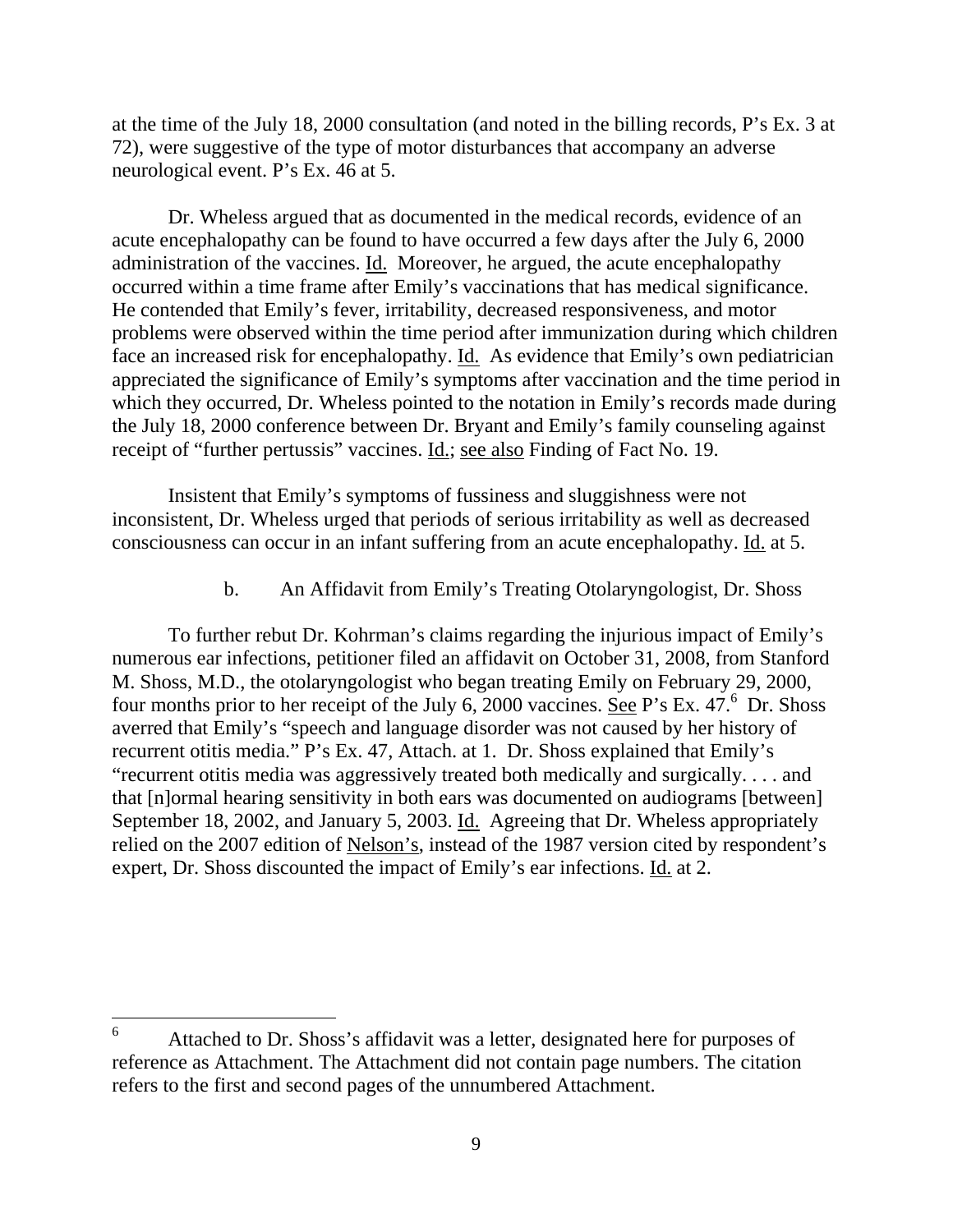2. The Supplemental Opinions of Respondent's Expert, Dr. Kohrman, and Petitioner's Offered Response

On December 12, 2008, respondent filed a supplemental report from Dr. Kohrman and additional medical literature. See R's Exs. C-F. Dr. Kohrman maintained his view, based on the contemporaneous medical records and the Fact Ruling, that "there [was] no evidence of an acute encephalopathy" following Emily's receipt of the immunizations on July 6, 2000. R's Ex. C at 1. Dr. Kohrman posited instead that Emily's encephalopathy was "progressive in nature." R's Ex. C at 2. As evidence of her progressive encephalopathy, Dr. Kohrman pointed to the records from a pediatric visit that occurred six months prior to the vaccinations at issue documenting Emily's mother's expressed concern about Emily's development. See P's Ex. 3 at 7. That concern does not appear to have been shared by Emily's pediatrician, however, because in the same medical record, Dr. Bryant documented her own impression that Emily's development was appropriate. Id.

Almost one year later, on November 30, 2009, respondent filed another supplemental opinion from Dr. Kohrman proposing yet another theory of alternate causation. He opined that Emily's condition was caused by a prenatal injury. Dr. Kohrman's theory of prenatal injury emerged after he reviewed imaging of Emily's brain.  $R$ 's Ex. G at 5.

On July 1, 2010, petitioner filed Dr. Wheless's response to Dr. Kohrman's prenatal brain injury theory. Dr. Wheless insisted that Dr. Kohrman's most recent hypothesis was inconsistent with the facts of this case—specifically with the April 22, 2003 MRI report that Dr. Wheless himself had ordered as part of his investigation of Emily's injury. See P's Ex. 52 at 19, P's Ex. 64 at 2-4. In Dr. Wheless's view, the lesion seen on Emily's April 22, 2003 MRI failed to explain any of Emily's impairments, and the impairments that the lesion would explain, Emily did not have. See P's Ex. 64 at 2-4.

By filing dated September 9, 2010, Dr. Kohrman responded that he and Dr. Wheless were in agreement that the MRI ordered by Dr. Wheless was abnormal and appeared to be consistent with ischemic white matter disease or periventricular leukomalacia (PVL). Dr. Kohrman referenced the textbook Neurology of the Newborn authored by Joseph Volpe, M.D.<sup>7</sup> to explain the significance of these abnormal brain findings. R's Ex. I. Dr. Kohrman quoted Dr. Volpe's discussion of the long-term correlates of PVL: "The major long-term sequela of infants with PVL is cognitive disturbance*.*" Id. at 435. Dr. Volpe added, in that same discussion, that the severity of the cognitive disturbance anticipated in children with PVL bore some relationship to the prominence of the motor deficits observed in the children.

 $\overline{a}$ 7

Joseph Volpe, Neurology of the Newborn (Saunders Elsevier, 5th ed. 2008).